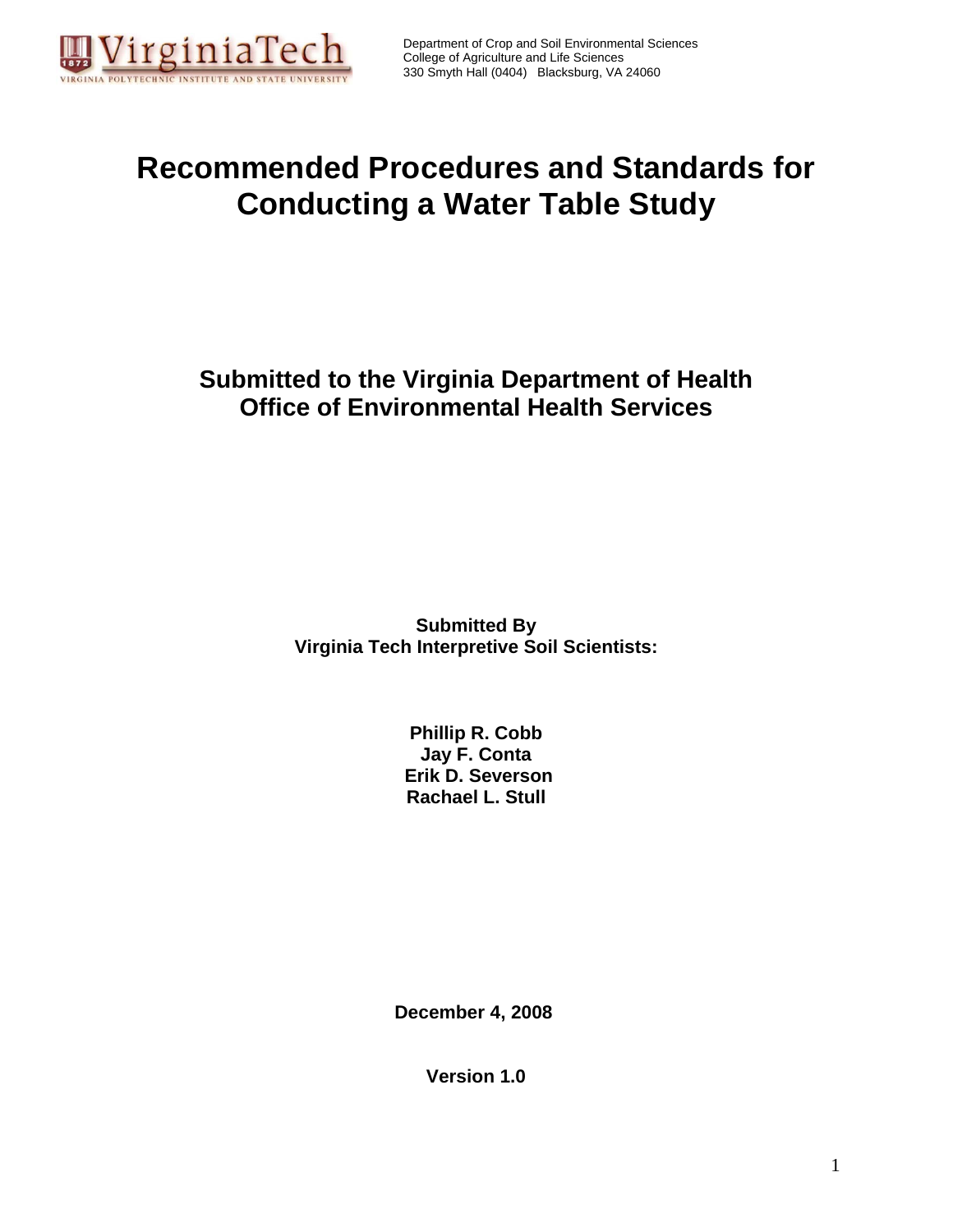

#### **Preface**

Depth to water table or soil wetness features is a major factor in determining soil-site suitability for an onsite wastewater treatment and disposal system. Depth to water table or soil wetness features not only determines if a soil-site is suitable, but also is a critical factor in how well and for how long a wastewater system will function. This document serves to develop and provide consistent and uniform methods and terminology to observe, describe, measure, and report water table levels for soils and *sites that potentially may be used for onsite wastewater treatment and disposal. Successful water table studies do not by themselves mean that a permit for an onsite wastewater treatment system will be issued since there are other site and soil conditions that must be considered.* Protection of public health and groundwater is the ultimate goal of this document.

#### **Acknowledgements:**

We would like to recognize the following previous workers who provided much of the framework for this document: Carl D. Peacock Jr., Gary F. Whitley, and Thomas H. Saxton.

Proper Citation for this document is:

Cobb, P.R., Conta, J.F., Severson, E.D., and Stull, R.L. Recommended Procedures and Standards for Conducting a Water Table Study, Version 1.0. Crop and Soil Environmental Sciences Department, Virginia Tech, Blacksburg, VA.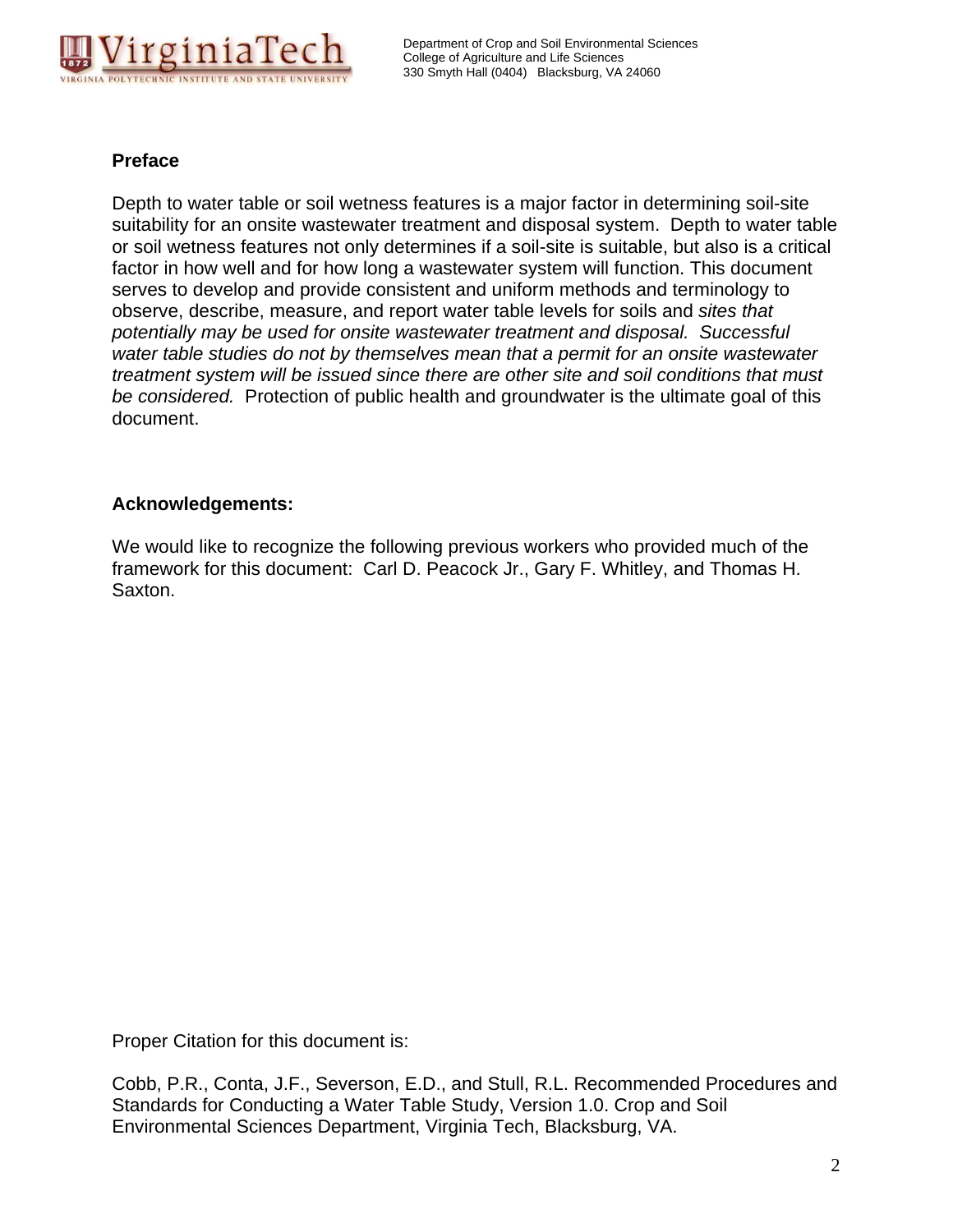

## **Table of Contents**

|                                                                                                                  | $\overline{4}$ |
|------------------------------------------------------------------------------------------------------------------|----------------|
|                                                                                                                  |                |
|                                                                                                                  | $\overline{4}$ |
| Redoximorphic Features (and all and the control of the control of the control of the control of the control of   |                |
|                                                                                                                  |                |
|                                                                                                                  |                |
| Relict Redox Features (and all and the control of the control of the control of the control of the control of    |                |
| Soils with Lithochromic Colors (and the content of the color of the color of the color of the color of the color |                |
|                                                                                                                  |                |
|                                                                                                                  |                |
|                                                                                                                  |                |
|                                                                                                                  |                |
| Methods and Procedures for Planning and Conducting<br><b>Water Table Studies</b>                                 |                |
| Water Table Study Components and Standards for Manual and                                                        |                |
|                                                                                                                  |                |
|                                                                                                                  |                |
| Well Construction Standards for Automated and Manual Wells11                                                     |                |
|                                                                                                                  |                |
|                                                                                                                  |                |
|                                                                                                                  |                |
|                                                                                                                  |                |
| Length of Study manufacture and the control of the USA state of the Length of Study                              |                |
|                                                                                                                  |                |
|                                                                                                                  |                |
| <b>Literature References</b>                                                                                     |                |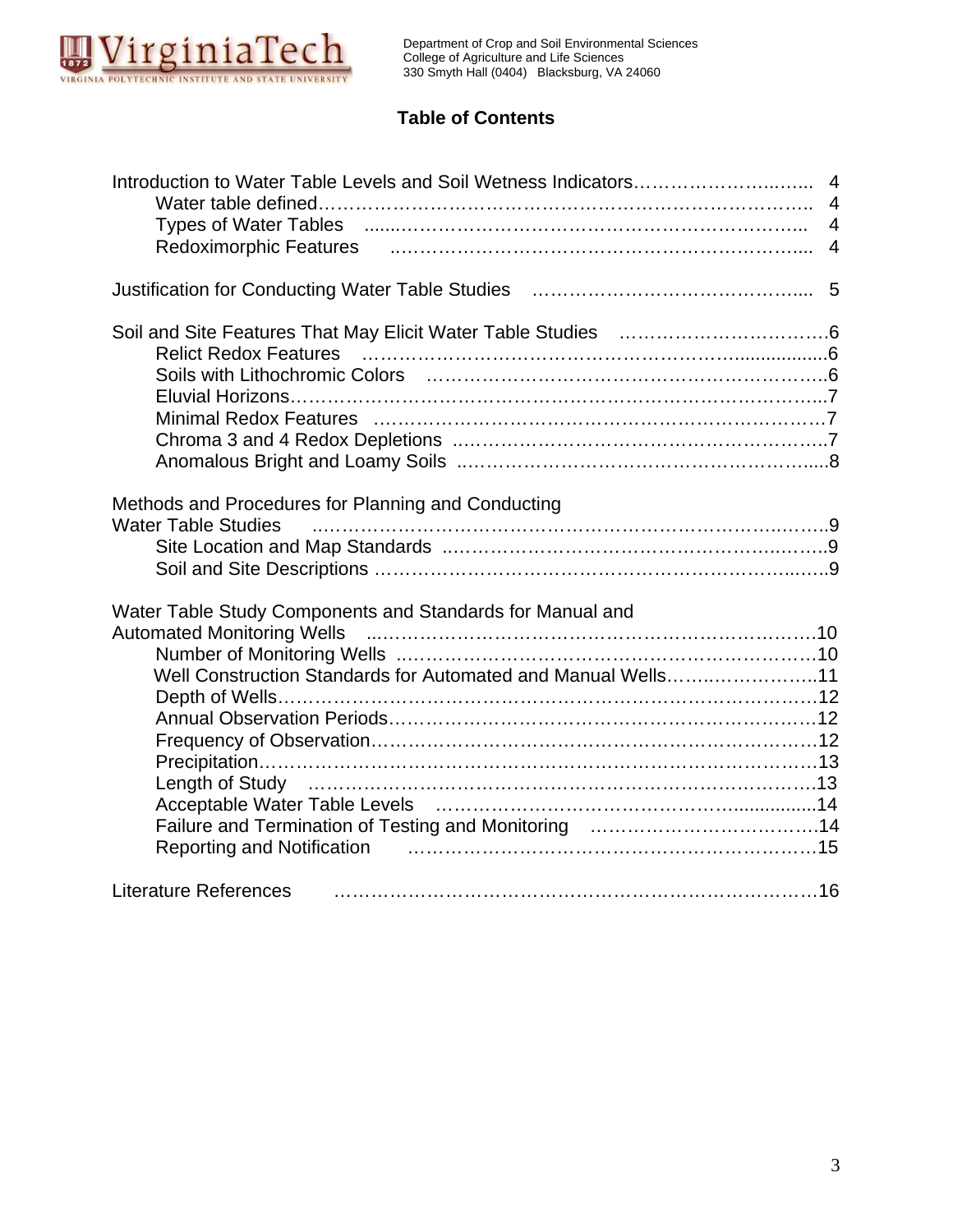

## **Introduction to Water Table Levels and Soil Wetness Indicators**

#### **Water Table Defined**

The water table is that portion of the soil-geologic continuum where redoximorphic features have formed by reduction, oxidation, and translocation of iron and manganese compounds. Or that portion of the soil-geologic continuum that is saturated with groundwater year-after-year in the wettest seasons that may or may not exhibit redoximorphic features, and the saturation can be observed and measured over defined space and time.

#### **Types of Water Tables**

Two basic kinds of water tables found in Virginia (Soil Survey Staff, 2006.) are: (i) apparent water table which is the level of stabilized water in a fresh, unlined borehole; and (ii) perched water table is water that lies above an unsaturated zone for at least 3 days and will fall if the borehole is extended. Sources of these water tables include but are not limited to seasonal high-water table, perched water table, tidal water, and seasonally saturated soil by lateral water movement.

#### **Redoximorphic Features**

Historically, soil wetness indicators were known as 'mottles'. However, **redoximorphic**  (redox) **features** is the recommended term to indicate evidence of soil wetness conditions and is defined as: "**Soil properties associated with wetness that result from the reduction and oxidation of iron and manganese compounds in the soil after saturation with water and desaturation, respectively" (Glossary of Soil Science Terms, 1996).** Redox features have color patterns including shades of gray, red, yellow, and pale brown and a reduced matrix, where an entire horizon is reduced.

Reduction and oxidation are complex processes in the soil. All parameters have to be present and probably optimal in the soil for redox features to be formed. Where redox features are present in a soil, the only conclusion that can be made with certainty is that conditions were right for redox features to form. One of these conditions is the presence of stagnant water persisting for up to several weeks. **Therefore the presence of redox features is a reasonable approximation of the seasonal water table in lieu of actual water table data when hydrology has not been altered.** A more detailed discussion on the formation and field identification of redoximorphic features is presented in another document.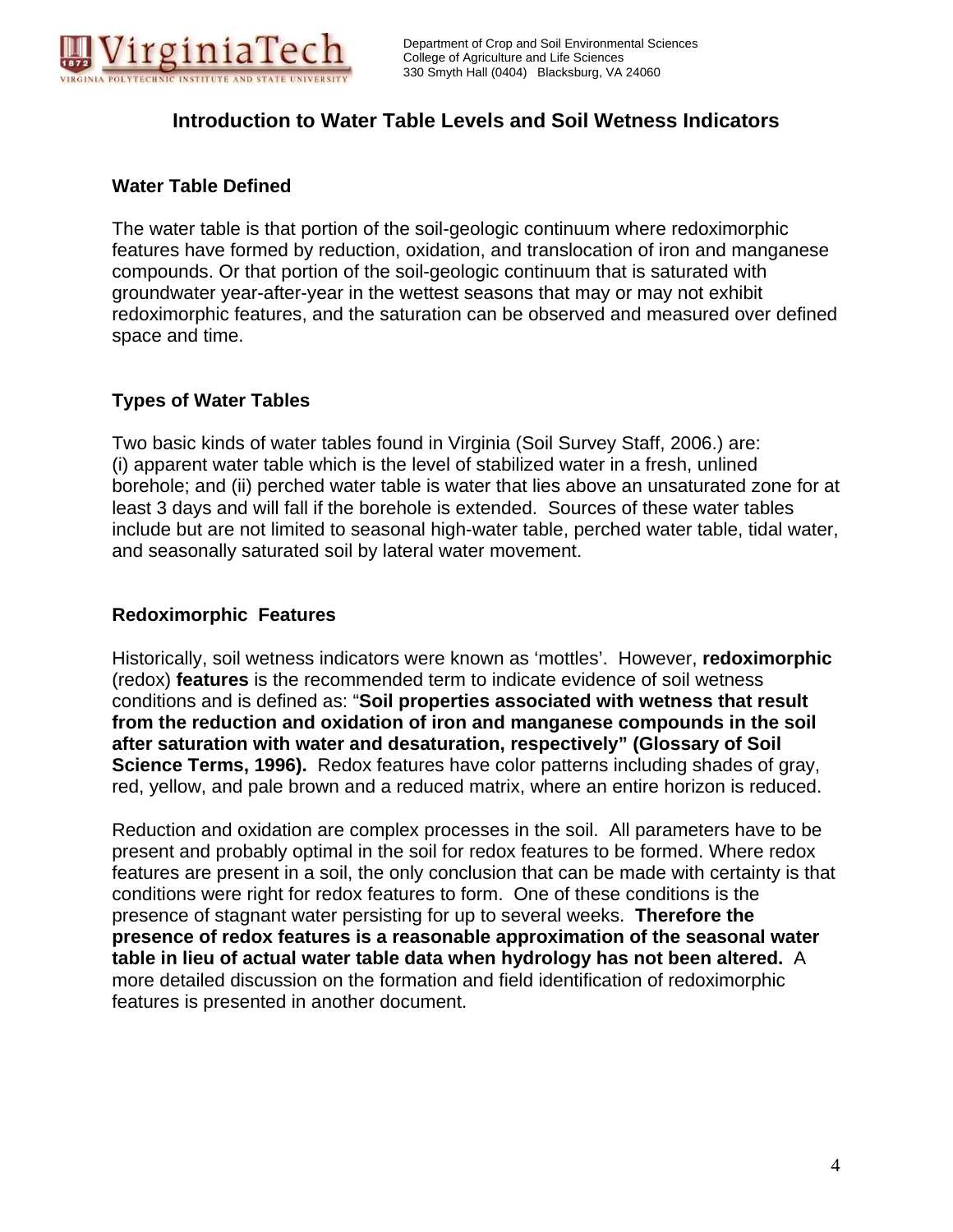

## **Justification for Conducting Water Table Studies**

Virginia's Sewage Handling and Disposal Regulations (2000) require a vertical separation distance from the bottom of the trenches to the top of a water table. Soil color (redox features) is commonly used to determine the depth of water table levels. Using redox features to predict depth to seasonal saturation is generally reliable, but it does not tell us the exact duration or frequency of saturation at a given depth. The standard duration of saturation for redox features ranges from 14 to 21 consecutive days (Vepraskas, 1999). A water table study can be used to assess the exact frequency, depth, and duration of soil wetness conditions.

There are several reasons to conduct a water table study:

- 1) The owner (or their consultant) proposes to use an onsite wastewater system requiring a deeper depth to a soil wetness condition than the depth observed in the soil by field evaluation procedures.
- 2) Soil features and conditions that may need to be measured and interpreted during site suitability determinations include: relict or historic redox features; lithochromic soil colors inherited from parent rock; wet soils that have minimal to no redoximorphic features, and anomalous bright and loamy soils. These features are candidates for further study because of their inconclusive morphologies with respect to the depth, frequency, and duration of saturation.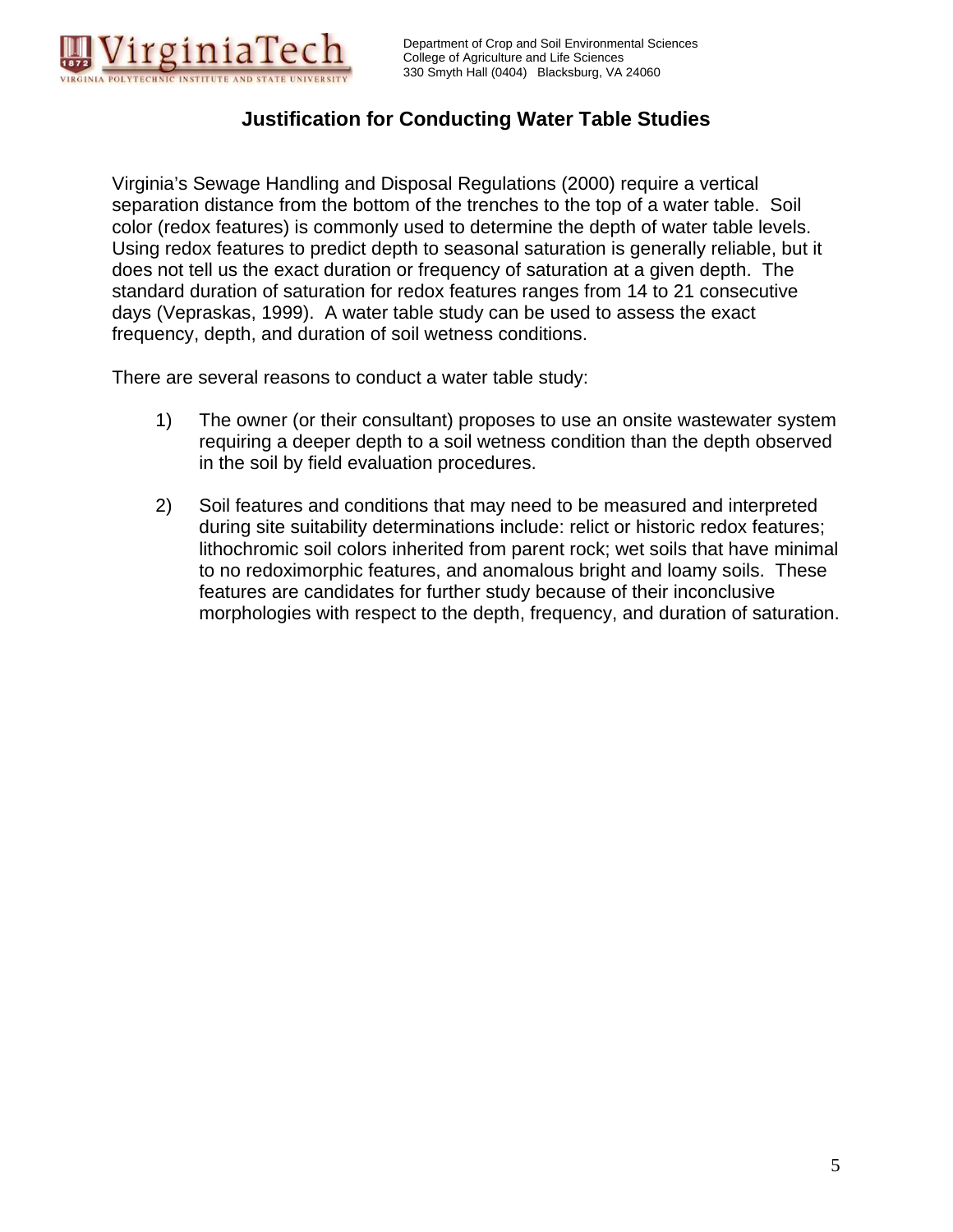

## **Soil and Site Features That May Elicit Water Table Studies**

#### **Relict Redox Features**

Redox features in soils allow the site evaluator to reliably predict the level of seasonal saturation and reduction in the soil if the site has not been hydrologically altered by natural or artificial processes. Soil Taxonomy (Soil Survey Staff, 1999) indicates that there have been significant climatic changes during geologic time and soil features present today may have formed under different climatic regimes; and "such soils have relict features that reflect the former moisture regime...."

One obvious setting for relict redox features in the field is where extensive down cutting and dissection has taken place across former level and nearly level landforms. These former subdued landforms may have had water table and redox processes close to the soil surface. As down-cutting proceeded over geologic and pedologic time, the area or regional water table was lowered in the wet soils and relict redox features were left "high and dry." This is best observed in the Virginia Coastal Plain in areas where a major river such as the Rappahannock meets the tidal estuaries along the Chesapeake Bay.

Today, some of these highly dissected areas have gray colors in soils that are on steep and very steep sideslopes. These gray colors were probably formed when the area was flatter and wetter. Many of these relict colors are in fine-textured soil materials and horizons that have current-day slow or restrictive permeability. It may be necessary to conduct Ksat tests as well as a water table study to determine ultimate suitability for a drainfield in these fine-textured soil materials.

Morphologic features observed at hydrologically altered sites may be relict redox features. Drainage ditches and subsurface tile drains alter site hydrology, and redox features may no longer be reliable indicators of the saturation and anaerobic conditions (Lindbo et. al., 1997, Hayes, 1998). Relict features are commonly distinguished in the field by having sharp, distinct boundaries. Current day wetness features typically have diffuse boundaries (Vepraskas, 1999).

#### **Soils with Lithochromic (Parent Material) Colors**

Lithochromic is a term used to describe colors and features that are derived from and retain characteristics of the parent material (formerly described as parent material mottles), formed from geological processes rather than soil forming processes. Soils that are the same color throughout the profile as the underlying parent rocks are generally called lithochromic soils. These soils are commonly red, gray, or black. Low chroma lithochromic mottles are not normally indicative of wetness. However, lithochromic soils need careful evaluation for determining drainfield suitability because water table and soil wetness features may be masked or "lost" in the overall soil colors. The color of the soil may not be reflective of the current day drainage and permeability. Two examples of this are the Triassic reddish brown soils weathered from sedimentary red beds, and the Piedmont soils weathered from graphite schist.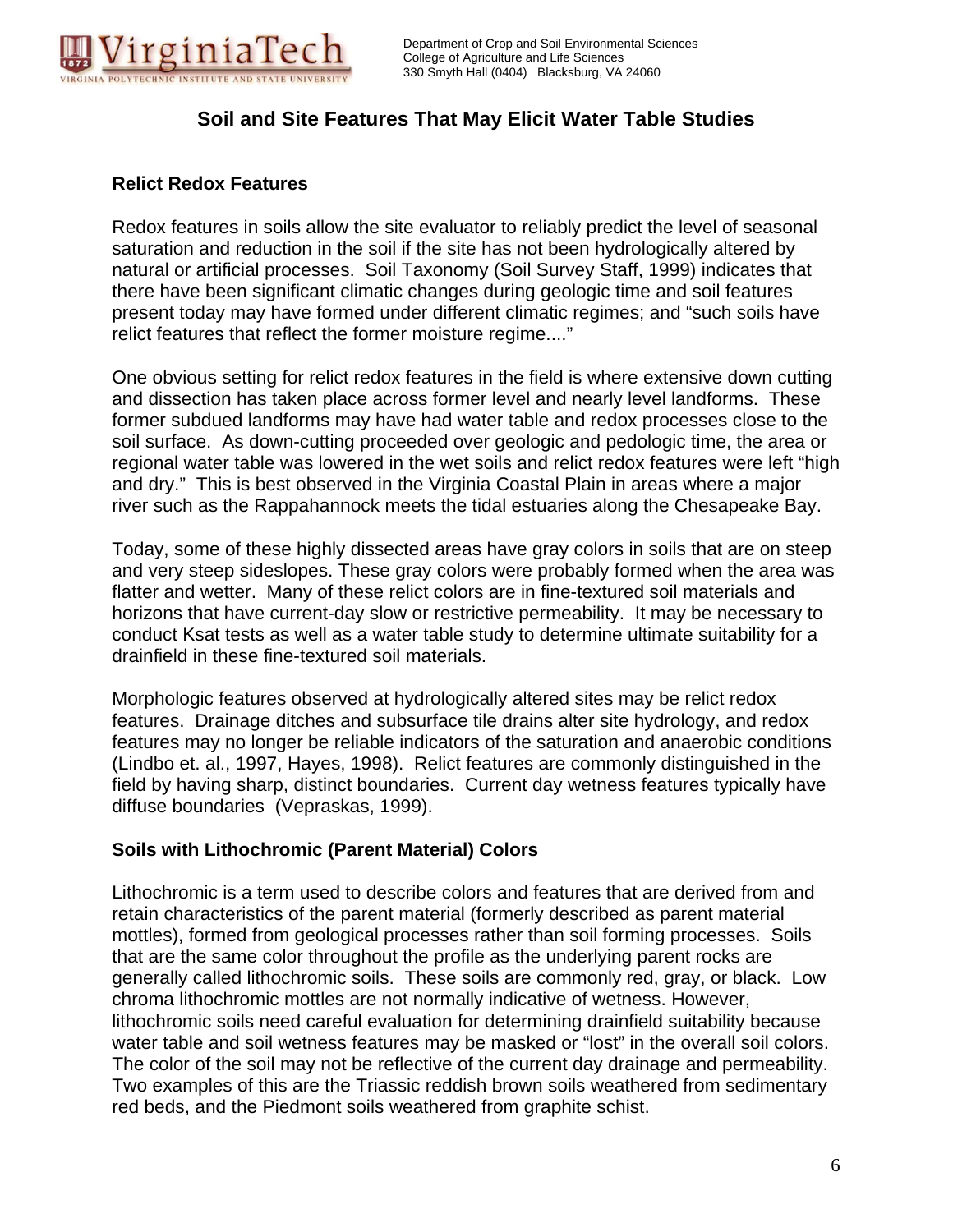

In the Triassic soils, it is typical to have only the A or Ap horizon be slightly different in color than the underlying Bt, C, Cr, and R horizons, which are usually reddish brown. Reddish brown soils are generally considered to be well drained because of the oxidized colors in the Bt horizons. However, the red bed soils have inherited their reddish brown colors from the underlying parent rocks. Soil wetness features in these reddish brown soils may consist only of chroma 3 and 4 redox depletions, high chroma redox concentrations, and manganese oxide coatings on rock faces.

Graphite schist in the crystalline rocks of the Piedmont commonly weathers to gray and black soils. The profile may be gray or black from top to bottom. These dark colors can easily mask redox features and minimize other soil wetness features that may be present in the soil, especially on low relief and slightly concave landforms. Because soil wetness may be masked, it is critical that drainfields be sited only on suitable upland landforms. It is recommended to avoid marginal landforms and landscape positions

## **Eluvial Horizons**

Eluvial (E) horizons typically possess low chroma matrix colors due to their low Fe content. Some coarser textured soils have a gray-colored E horizon directly below the topsoil. Incomplete breakdown of soil organic matter in the topsoil results in the formation of organic acids, which causes extensive leaching in underlying soil layers unrelated to anaerobic soil conditions (Veneman et. al., 1998). The iron is stripped from the sand gains by the process of chemical complexation (podzolization) resulting in gray colors. Typically, the presence of redox concentrations in the E horizon is a soil wetness indicator (Vepraskas, 1999).

## **Minimal Redox Features**

Many studies have demonstrated the existence of soils with significant wetness periods that do not exhibit low chroma redox features (Simonson and Boersma, 1972; Pickering and Veneman, 1984; Evans and Franzmeier,1986; Griffin et al., 1992; James and Fenton, 1993; Vepraskas et al., 1999;). These soils are typically wet during some part of the winter and spring, but have minimal redox features. Typically, free water seeps into an auger boring or backhoe pit. The soils can be any texture, but often the free water in a profile is perched on a restrictive soil horizon. The soils are often on lower or "dependent" landforms such as long toeslopes or footslopes.

## **Chroma 3 and 4 Redox Depletions**

In many transported soils, the presence of chroma 3 and 4 depletions, and/or higher chroma concentrations, without the presence of chroma 2 or less redox depletions is a wetness indicaror. Chroma 3 and 4 depletions are formed by the same processes as low chroma <2 depletions. Chroma 3 colors can indicate the presence of remaining Fe oxides on the particle surfaces (Vepraskas 1999), natural mineral color, low amounts (<1%) of soluble carbon, or oxygenated water. These soils can be reduced for short periods, but may be waterlogged for long periods (Franzmeier, et. al. 1983; Vepraskas and Wilding, 1983; Daniels, et. al. 1987).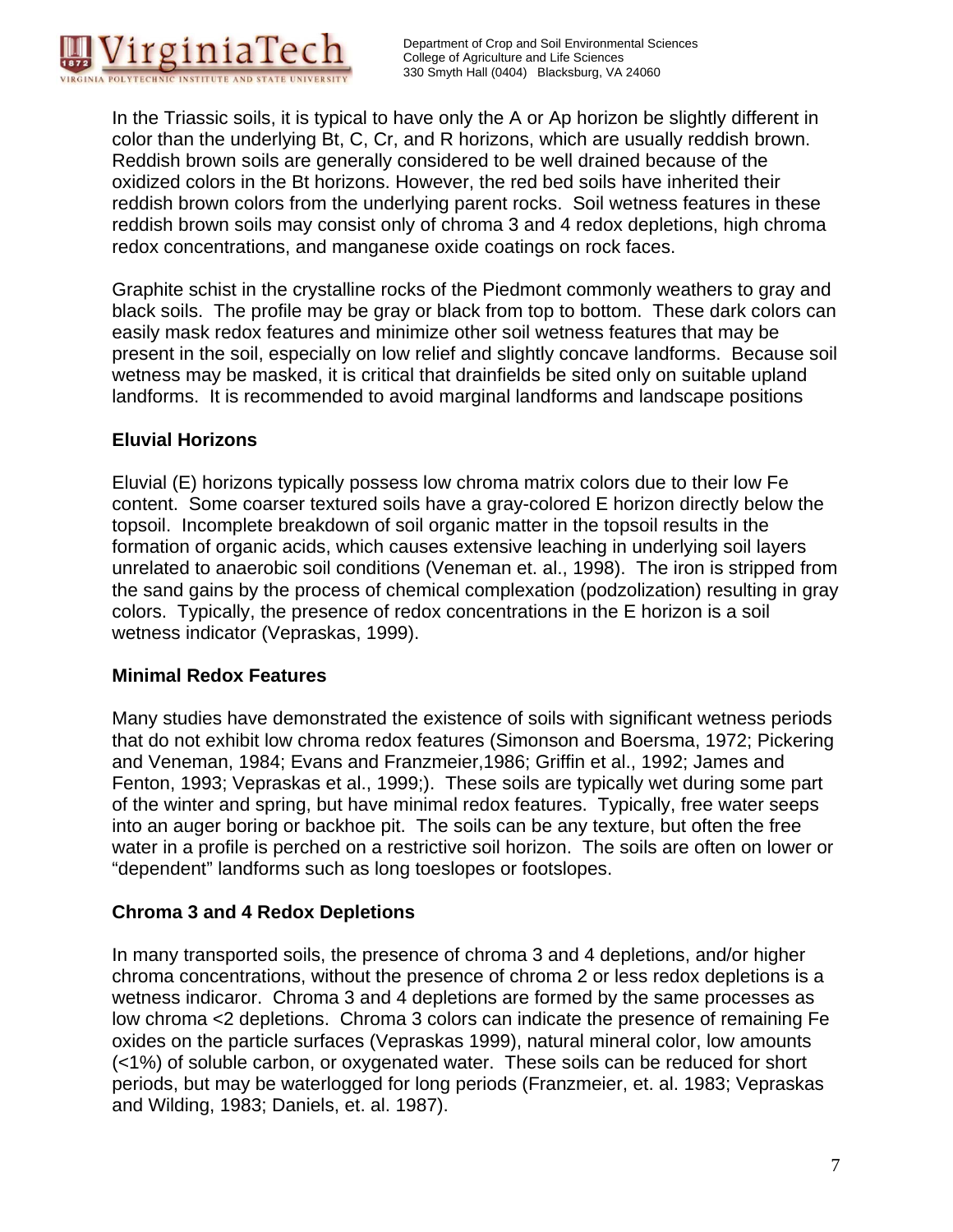

## **Anomalous Bright and Loamy Soils**

These are newly recognized hydric soils in the Mid-Atlantic Coastal Plain, Dlocated adjacent to estuarine marshes or waters (USDA, 2006). They are problem soils because they meet saturation and reduction requirements for hydric soils but do not exhibit the typical morphological features of hydric soils. These soils occur on the Lower Coastal Plain and Eastern Shore on linear or convex landforms that are: a) within 656 lateral feet of estuarine marshes or waters; b) within 3.28 feet vertical distance of the mean high water level; c) contain a mineral layer at least 4 inches thick starting within 8 inches of the soil surface; and d) have a matrix (60% or more of the volume) chroma of 4 or less and 10 % or more distinct or prominent redox concentrations occurring as soft masses or pore linings and/or depletions. The concept in part (d) can be applied to non-hydric situations in the same geomorphic setting. For instance, the depth to the water table could be the depth to the soil horizon with 10% or more redox concentrations with a matrix color of chroma 4 or less.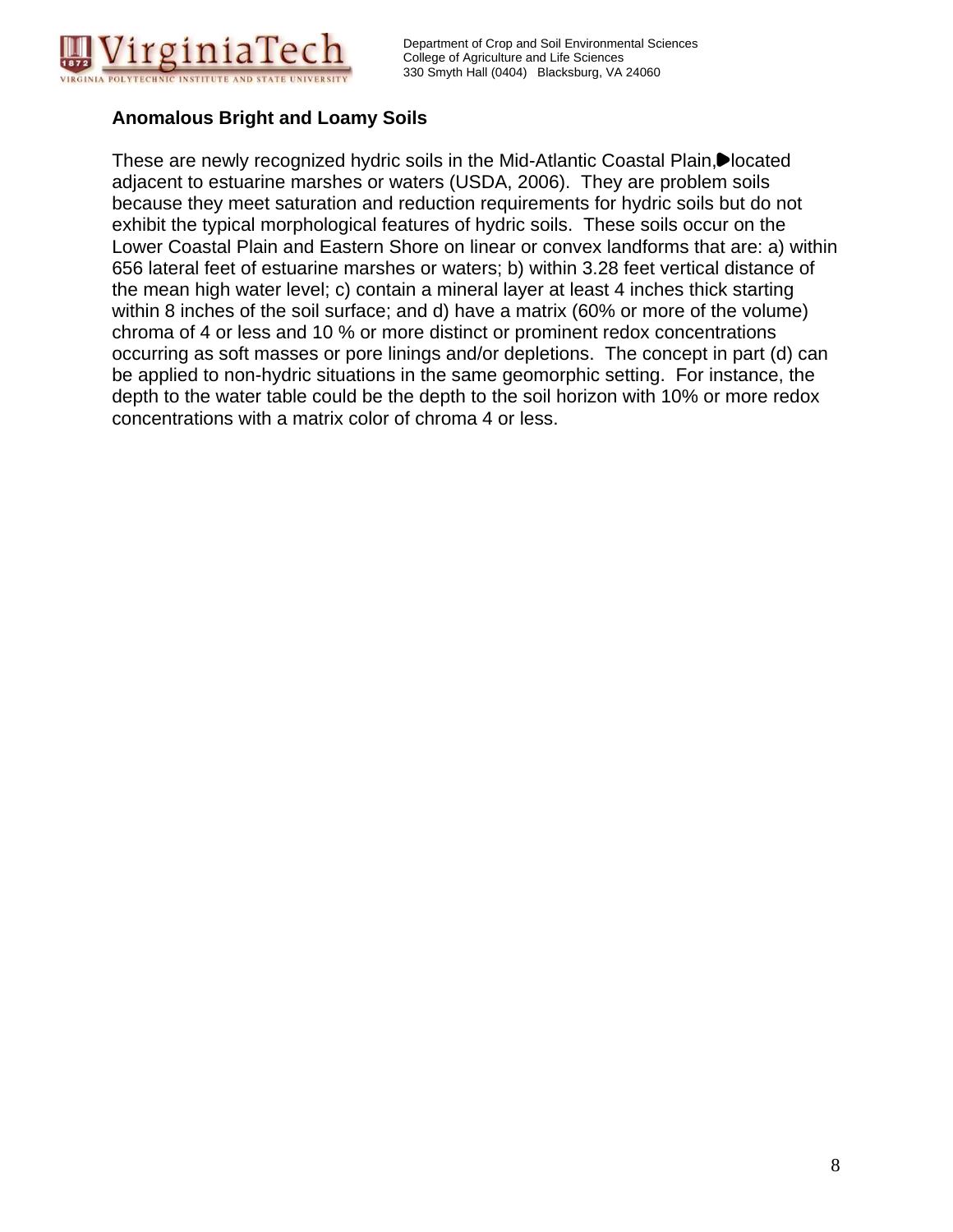

## **Methods and Procedures for Planning and Conducting Water Table Studies**

A detailed plan for conducting a water table study should be developed by the interested party and ultimately reviewed by the appropriate county or district health department. Justifications for conducting the water table study, construction and installation standards, and minimum requirements for site approval should be agreed to by all parties in a mandatory premonitoring conference. Plans shall be submitted to the district or county VDH office at least 30 days prior to initiation of the study. Ample time shall be allowed beyond the 30-day review period for well installation prior to the beginning of water table observations. Provisions shall be in place prior to the start of the water table study that allow VDH personnel to check water table levels at any time during the study period, including written permission from the owner to visit the site.

#### **Site Location and Map Standards**

The water table study plan should include a site location on a surveyed plat with contour intervals, if available. In addition the overall study site and individual well locations should be delineated on a paper or digital USGS 1:24,000 topographic map. The required survey plat or scale drawing (1 inch equals not more than 60 feet) of the study site and adjacent property shall contain at a minimum the following:

- 1*. Fixed horizontal distance and elevation reference points or benchmarks.*
- 2. *Property corners and property lines with dimensions.*
- 3*. Location of water supply wells, water lines, and/or public water lines.*
- 4. *Surface waters (e.g., stream, pond, lake, canal or marsh).*
- 5. *Structures (both present and proposed future), including buildings, pools, garages, driveways, decks, etc.*
- 6*. Appurtenances such as easements (i.e. utility, access, etc.), right-of- ways (street, Department of Transportation, Army Corps of Engineers, etc.), quarries, Resource Protection Area, etc.*
- 7. *Drainage features (present and proposed) and location of drain outfall(s).*
- 8*. Location of borings/pits used to describe soil profiles.*
- 9. *Location of proposed water level monitoring wells and rain gauges.*
- 10*. Contour map of the lot consistent with GMP 126.*
- 11*. Relative elevations of the monitoring wells referenced to a semi-permanent or permanent reference points.*

#### **Soil and Site Descriptions**

The study plan should provide detailed soil descriptions that conform to the standards of the National Cooperative Soil Survey and/or approved standards set forth by VDH. Soils should be classified to the series or series-like level (i.e. Munden-like) using existing soil survey information, or rough field classifications. The soil descriptions should be taken from the hole the in which the wells will be installed so that water table data can be correlated with soil morphological features. Soil profile descriptions can be made using a hand auger or a more detailed description with backhoe pit, as long as the pit does not affect the local water table hydrology associated with the monitoring well. Data shall be invalid if pits are deemed to disturb the local hydrology.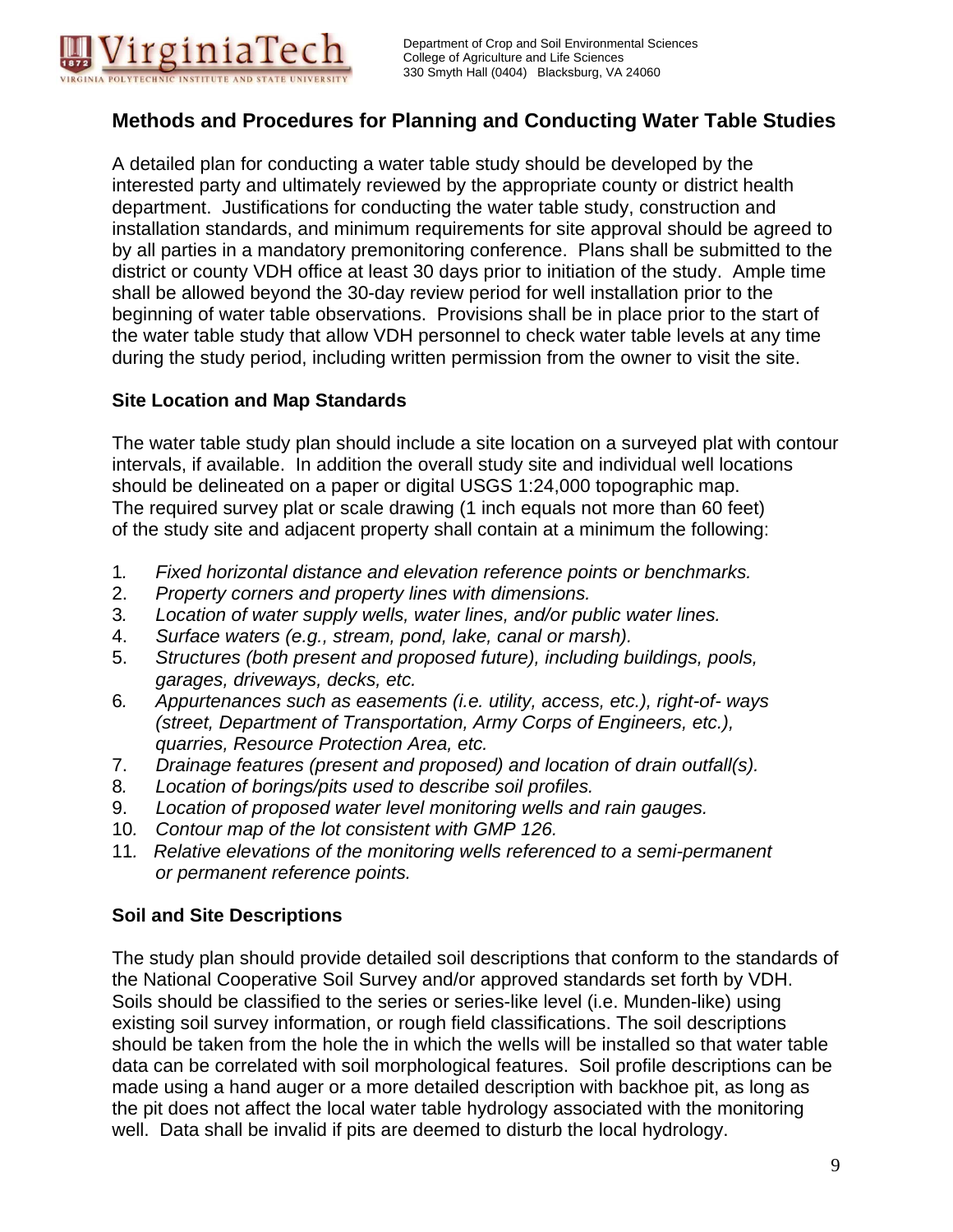

## **Water Table Study Components and Standards for Manual and Automated Monitoring Wells**

#### **1. Number of Monitoring Wells**

a. Individual Lot or Site:

A minimum of three (3) monitoring wells shall be located in any proposed onsite wastewater treatment and disposal area. The three (3) wells may be comprised of any combination of automated and/or manual wells. The three monitoring wells may be all automated or all manual. If three (3) automated wells are used to monitor the site, at least one (1) manual well will be required for data verification. Manual wells are adequate substitutes for malfunctioned data loggers if read with a frequency detailed in 5 (a) and length outlined in section 7. If more than one data logger fail simultaneously and the study area is not adequately covered by manual wells, the entire study may be invalidated. To ensure contiguous coverage of the study area more than three wells may be necessary.

The consultant shall provide a minimum of one (1) soil profile description at each monitoring well location. Complex and/or variable soils/ sites shall require additional soil documentation. If a reserve area is required and is contiguous to the proposed onsite area, one of the three wells shall be in the reserve area. If a required reserve area is not contiguous to the proposed onsite area, three (3) additional monitoring wells shall be located in the reserve area.

Three (3) wells shall be required for gravel pad systems to fully assess the water table dynamic at the site. However, only two (2) wells must be located within the drainfield and reserve area while one (1) well can be located on identical landscape positions immediately adjacent to the drainfield and reserve areas.

b. Subdivisions and Mass Drainfields:

A plan shall be submitted showing the location of wells with justification for the number and location of wells. If agreed to by VDH, monitoring wells may be placed in selected soil areas that represent the wettest soil morphologic features and local hydrology throughout the subdivision or mass drainfield areas. Additional wells shall be required for sites handling systems with a design flow greater than 600 gallons per day (minimum of one additional well per 600 gallons per day increment).

c. Use of Soil and Site Conditions for Well Locations:

For all water table studies including individual lots, subdivisions, or mass drainfields, one or more monitoring wells must be located in what is considered to be the wettest portion of any proposed onsite wastewater area, based on landform and soil morphologic features.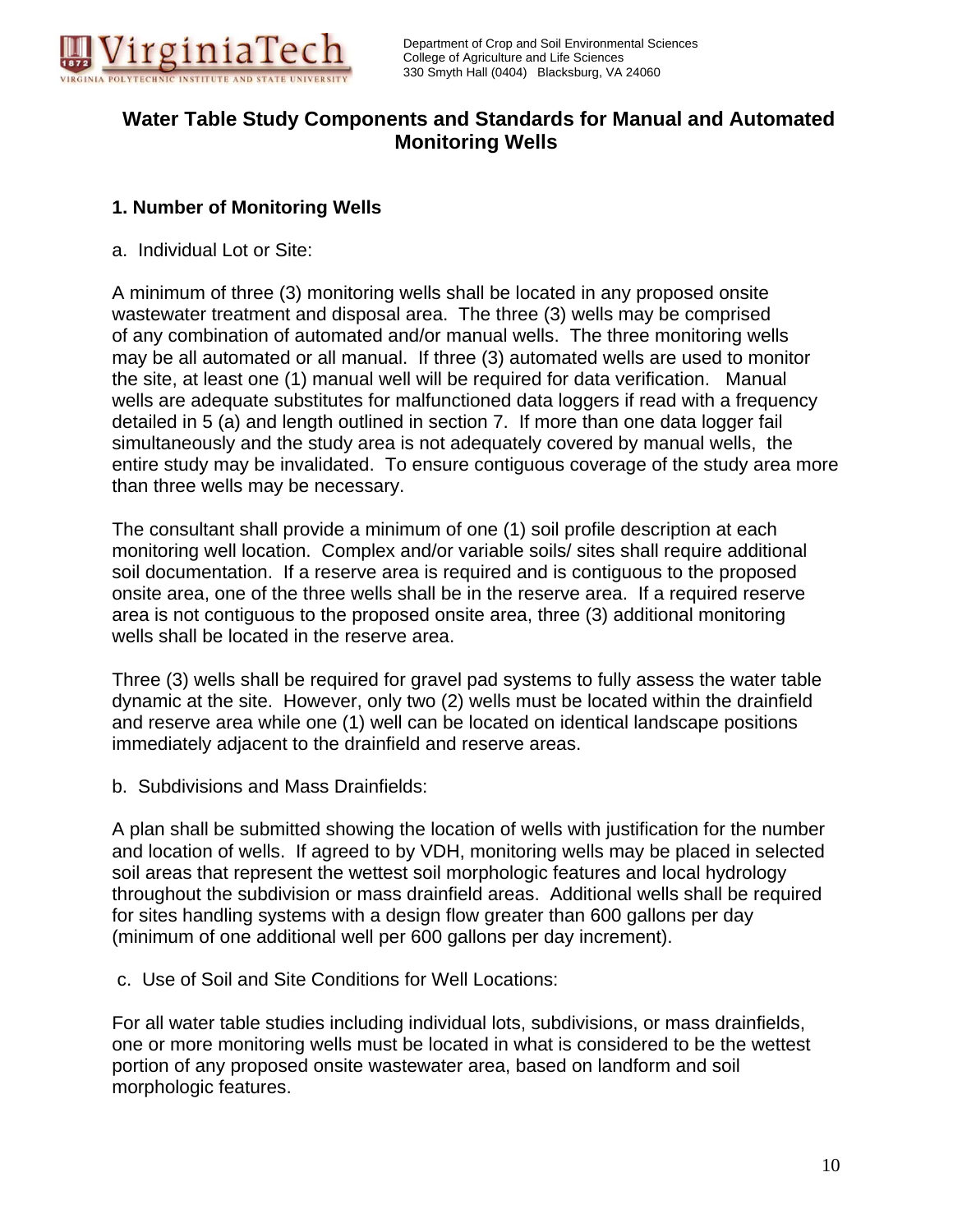

## **2. Well Construction Standards for Automated and Manual Wells**

a. The monitoring well shall be bored using a soil auger with efforts made to minimize smearing and compaction of the sidewall soil materials (especially the bottom 18 inches) and basal area of the hole. The well should be installed when the soil is slightly moist or dry to prevent smearing and compaction of the sidewalls. Erratic or unreasonable data from a monitoring well will result in it being eliminated from the water table study, and may require the installation and monitoring of a replacement well.

b. For manual wells, the well should be cased with schedule 40 PCV pipe with an inside diameter of 1.5 to 3.0 inches. The top of the pipe should be covered with a threaded PCV cap that allows for easy observation, but also can be tightened to minimize vandalism or tampering. The lower twelve inches of the pipe that are in contact with a presumed water table should have narrow slits 1/8 to 1/4 inch wide, or drilled holes 1/8 to 1/4 inch in diameter.

c. The borehole shall have a minimum annular spacing of 1.0 to 3.0 inches. Adequate annular spacing is necessary to pour pea gravel and grout between the PCV pipe and the surrounding undisturbed soil.

d. The annular space should be backfilled with clean pea gravel so that all the slits and drilled holes in the PVC pipe are encased in the porous pea gravel. Then, six (6) more inches of pea gravel should be added above the encasing depth. The remaining annular space should be grouted almost to the surface with neat cement or bentonite. It is recommended that only a few inches of bentonite be added in the annular space at a time, and then water should be added uniformly around the PVC pipe; then repeat the process. It is best to have the bentonite grout stop at 2 to 4 inches below the ground surface, and then backfill to the surface with fine textured soil material that does not excessively shrink, crack, or swell during moisture flux. The soil material should be lightly tamped after backfilling. Avoid having bentonite on the soil surface; it is very messy and adhesive. A collar should be made at the surface around the monitoring well to minimize surface water collecting and entering around the well. Careful installation and grouting is critical to the collection of meaningful data. The site may appear wetter than it actually is due to improper grouting or installation.

e. A reference level should be established from which all measurements are made. The reference level and measurement technique must allow for accurate measurement of the depth from the surface to the water level within plus or minus one inch. Reference levels greater than one inch below ground surface may result in erroneous data.

f. Depending upon the type of automated water table recording device (data logger) used, follow the manufacturers additional installation procedures.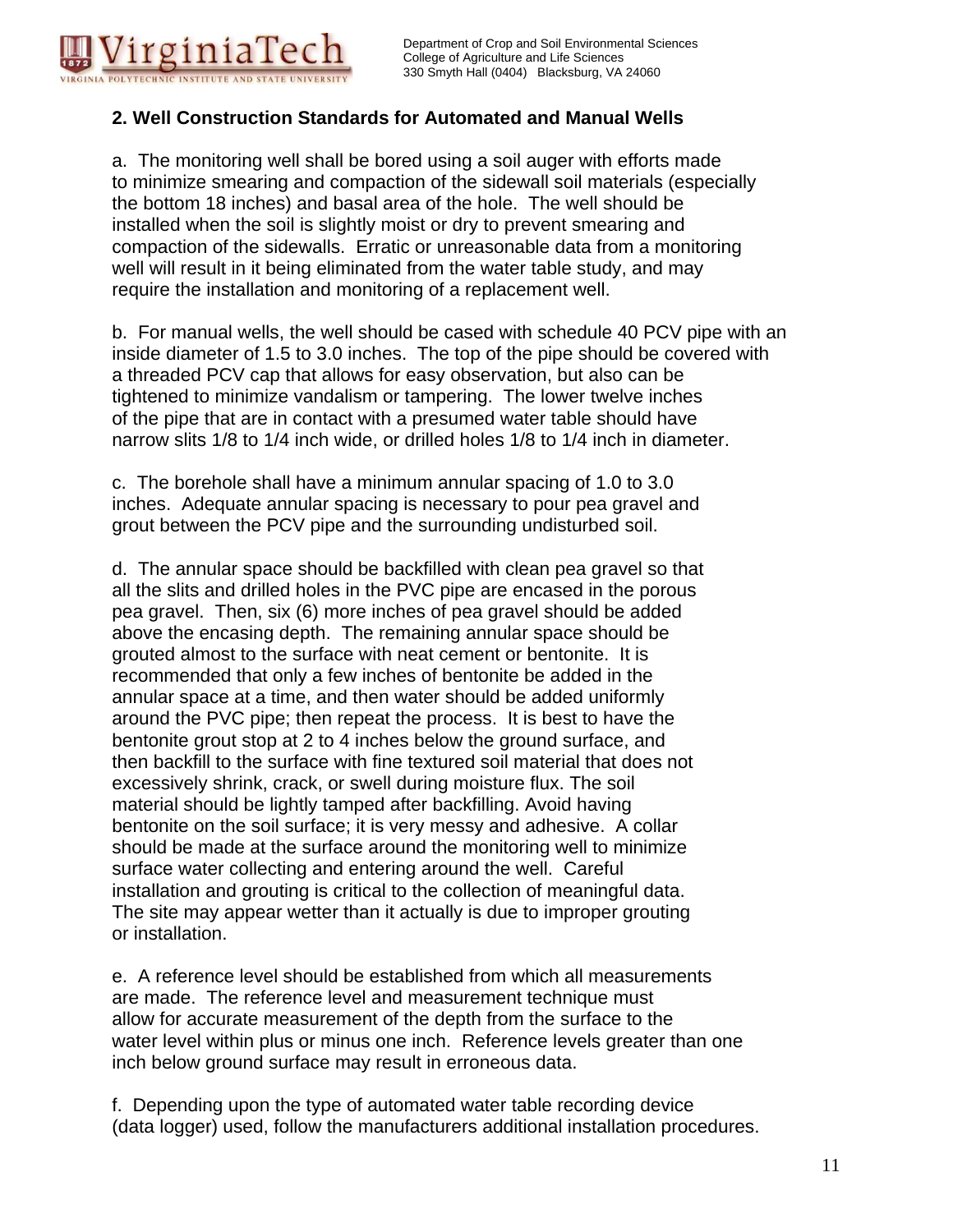

## **3. Depths of Wells**

a. For sites without soil restrictions:

 The bottom of the well shall be placed a minimum of eighteen (18) inches below the proposed drainfield trench installation depth.

b. For sites with soil restrictions where the drainfield trench bottom is proposed to be placed:

 1) Above a restrictive horizon: all wells shall be anchored into the top of the restrictive horizon.

 2) Below a restrictive horizon: all wells should be placed a minimum of eighteen (18) inches below the proposed depth of the drainfield trenches. All other regulatory requirements for installing a drainfield beneath a restriction shall be met.

c. A schematic diagram showing well construction components and materials, and sizes and dimensions and depths, shall be provided.

## **4. Annual Observation Periods**

For the purpose of determining minimum depth of a seasonal water table, it is not necessary to observe water table levels on a year round basis. Evaluation of existing water table data along with climatic and anecdotal information shows that sustained high water table levels are far more likely to occur during mid-winter to mid-spring that at any other time of the year. Periods of high water tables can occur at other times of the year (usually associated with tropical storms and hurricanes) but are sufficiently anomalous and infrequent that it would be impractical to be considered in siting a drainfield. Consequently, the annual observation period for water table studies is December through May, inclusive.

## **5. Frequency of Observation**

a. Manual Wells:

During the annual observation period, manual monitoring wells should be observed a minimum of two (2) times per week at an interval of two (2) to four (4) days, not to exceed four (4) days between observations. The interval between observations will be used as the time periods represented by each observation in determining the duration of a seasonally high water table. For example, with a four (4) day interval, each time a water table is measured within the minimum separation distance as specified by the regulation, a period of four (4) days of unacceptably high water table levels would be recorded toward the maximum consecutive or cumulative totals allowed in 8 (a) and (b) noted below. In soils suspected to have rapidly fluctuating water tables, a one (1) to two (2) day observation interval may be advantageous in determining the actual time an unacceptably high water table is present.

The frequency of monitoring in water table studies may be changed during the study when there is mutual agreement between the client and VDH.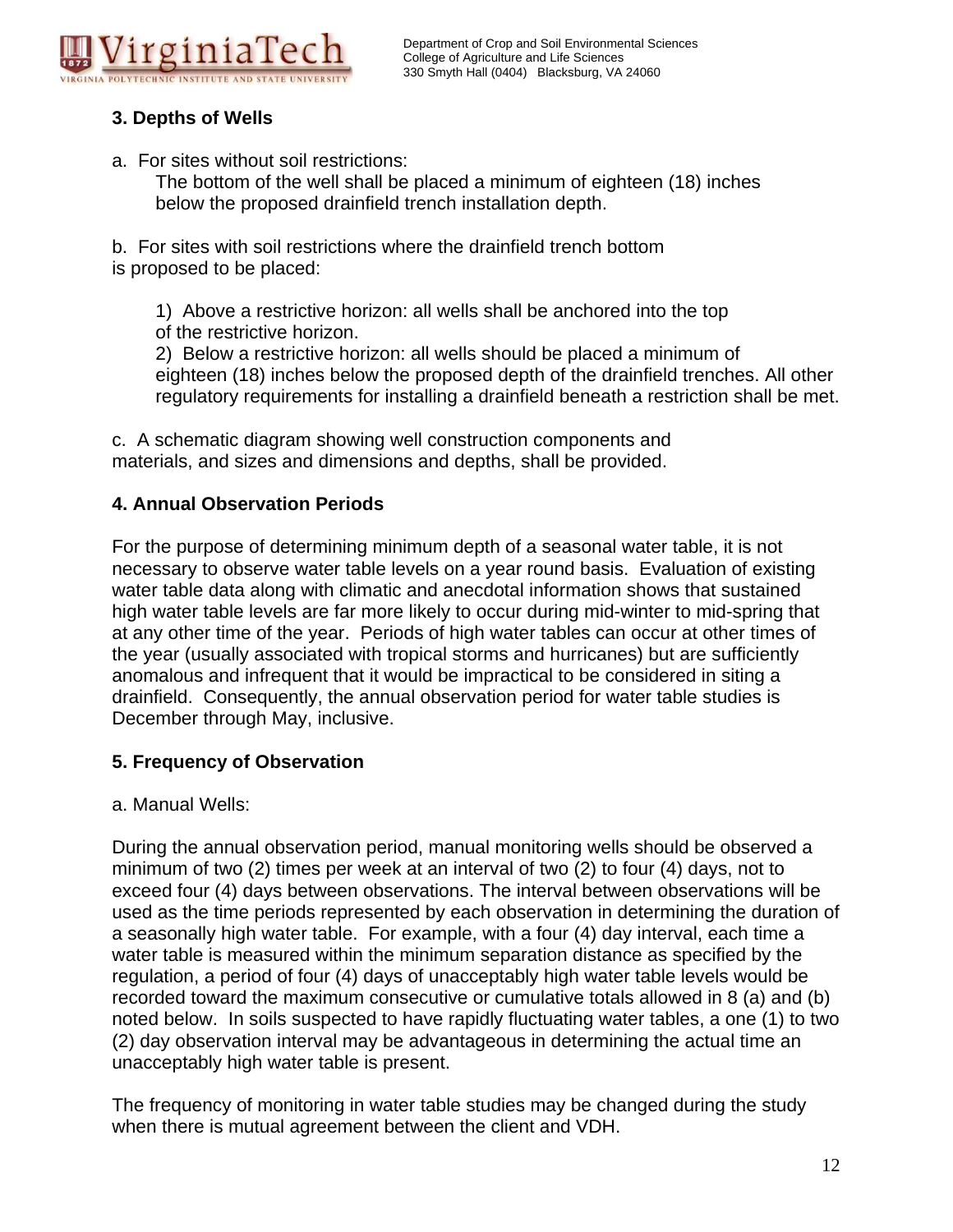

## b. Automated Wells:

During the annual observation period, automated wells must be set to read at least daily. It is recommended to set the reading interval to two or four times daily for soils with rapidly fluctuating water tables.

## **6. Precipitation**

Precipitation monitoring may be evaluated on a case-by-case basis. Onsite precipitation data must be correlated with one of the acceptable precipitation reference sources mentioned later. The source of long-term precipitation data to be utilized for a study must be reviewed and approved by VDH prior to the start of monitoring.

Precipitation information may be obtained from a manual or automated rain (precipitation) gauge within one-half mile of the site, beginning no later than December 1 through March 15. Automated rain gauges shall record at least daily rainfall and must be supplanted with data from a manual rain gauge to ensure data validity. Manual rain gauges must be recorded at least biweekly. Rain gauges must be situated such that there is at least a 75-foot radius clear of trees and other vegetation. If the site is in a heavily wooded tract, a portion of land should be cleared to maintain the 75-foot lateral standoff distance of the gauges to the vegetation.

Data from the following acceptable sources may be substituted for onsite data if the data station is within 10 miles of the study site and reflects the general climatic conditions at the water table sites. Other sources of acceptable precipitation data may include the closest National Oceanic and Atmospheric Administration (NOAA) approved weather station or other technically valid sources such as university research stations, media weather stations, U.S. Geologic Survey stations, municipal water and sewer stations, and Virginia climatologic stations.

## **7. Length of Study**

The duration of the water table study depends on how measured precipitation data for the year(s) in consideration compare with long-term (30+ yr) precipitation data obtained from a source mentioned in section 6. The comparisons must be evaluated in the 2 month period leading up to the study in addition to the observation period. Excessively low precipitation levels (<80% of long-term average precipitation) in the two (2) month period leading up to the monitoring period, or during the monitoring period, will result in that years monitoring being invalid. The water table study shall be conducted for:

One (1) annual observation period when there is >80% of normal, long term average precipitation in the 2 month period preceding the study and >95% of normal, long term average precipitation in the annual observation period. *OR*

Two (2) annual observation periods when there is >80% of normal, long term average precipitation in the 2 month period preceding the study and >80% of normal, long term average precipitation in each annual observation periods.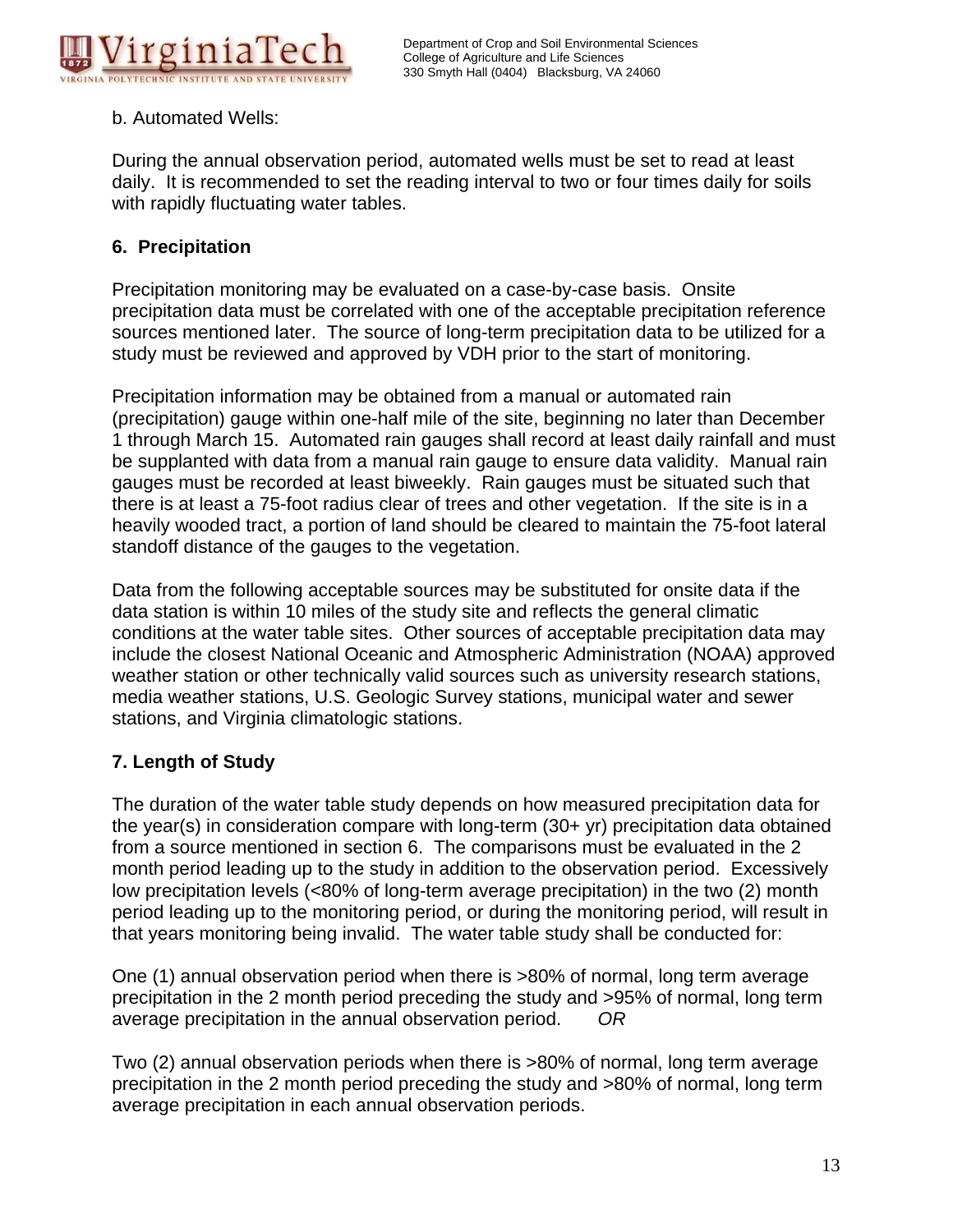

The observation study may be ended at any time after the maximum cumulative or consecutive time period of higher than allowed water table levels as specified in 8 (a) and (b) has been exceeded.

The study period must be of adequate length to show a trend into and out of the wet season. This is to ensure a proper evaluation of high water table levels that may be found in the months prior to and after the conventional "wet season". If the seasonal water table has not trended downward by May 15, then monitoring must continue until it does.

#### **8. Acceptable Water Table Levels**

a. Annual Cumulative Days

The seasonal high water table should not be above the minimum required depth as specified by the Sewage Handling and Disposal Regulations and agreed to in the study proposal for more than thirty (30) cumulative days during any one annual monitoring period.

b. Annual Consecutive Days

The seasonal high water table should not be above the minimum required depth as specified in the Regulations and agreed to in the study proposal for more than twenty (20) consecutive days. This should be calculated by adding the number of consecutive days when water table levels were present. When two consecutive readings show the water table was shallower than the minimum required depth, the day before the first reading and the day after the second reading and all intervening days shall be counted as days where the water table levels were above the required minimum depth. A single high reading is considered as three (3) days where the water table levels were above the required minimum depth of high readings.

Criteria for acceptable water table levels are the same requirements for oxyaquic conditions found in the Keys to Soil Taxonomy (Soil Survey Staff, 2006). In addition, an average of 21 days of continuous saturation is needed for iron reduction (He, et al., 2003).

## **9. Failure and Termination of Testing and Monitoring**

## a. Termination of Testing

There shall be no site modifications (e.g., cut and fill, tile drainage, ditching, timber harvesting, etc.) during the study period. Site modification(s) conducted before, during, or after the installation of monitoring wells will invalidate monitoring of the site (s) and any submitted data, and will be considered prima facia evidence of site failure of the water table monitoring test. Site modifications will result in immediate termination of water table monitoring.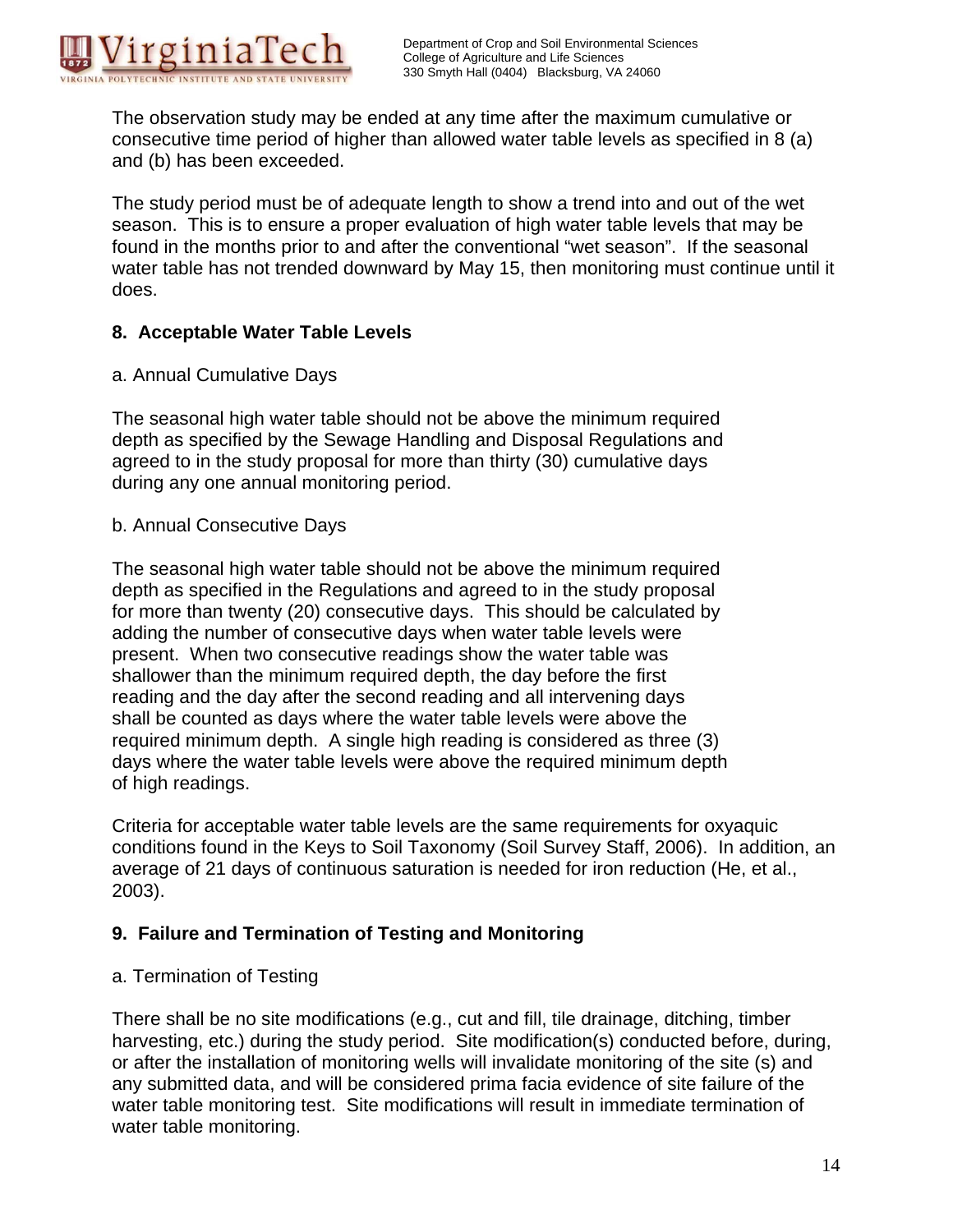

## b. Failure of Test

When the seasonal high water table exceeds the annual consecutive days or cumulative days specified in 8 (a) or (b).

## **10. Reporting and Notification**

#### a. Reporting

(1) Copies of the water table observation data and the precipitation data shall be submitted to the local health department within fourteen (14) days of the end of each month of observation.

(2) Within thirty (30) days of the end of each annual observation period, a report shall be submitted to the local health department summarizing the water table monitoring. The report shall relate data to the water table observation and precipitation data to maximize cumulative and consecutive days above the minimum depth required by the Regulations. In addition, the report shall state the percent of normal precipitation that occurred from December through May.

(3) A final report shall be submitted to the local health department within sixty (60) days of completion of the study. The report should include all water table and precipitation data and appropriate data summaries. The report shall clearly indicate the depth the water table for design purposes. The report should also discuss the overall results of the study with respect to required minimum depths to water table levels, percent of normal precipitation, and cumulative and consecutive days observed above the minimum 8 (a) and (b). The preferred water table data is in a line hydrograph format, showing horizontal lines where the water table criteria set in section 8 is met. A request for technical review of the report shall include digital copies of monitoring data.

## b. Notification

The owner or his consultant shall notify the local health district within fourteen (14) working days when the observed water table level in any monitoring well has remained above the minimum required depth in excess of the consecutive or cumulative time limits specified in 8 (a) or (b).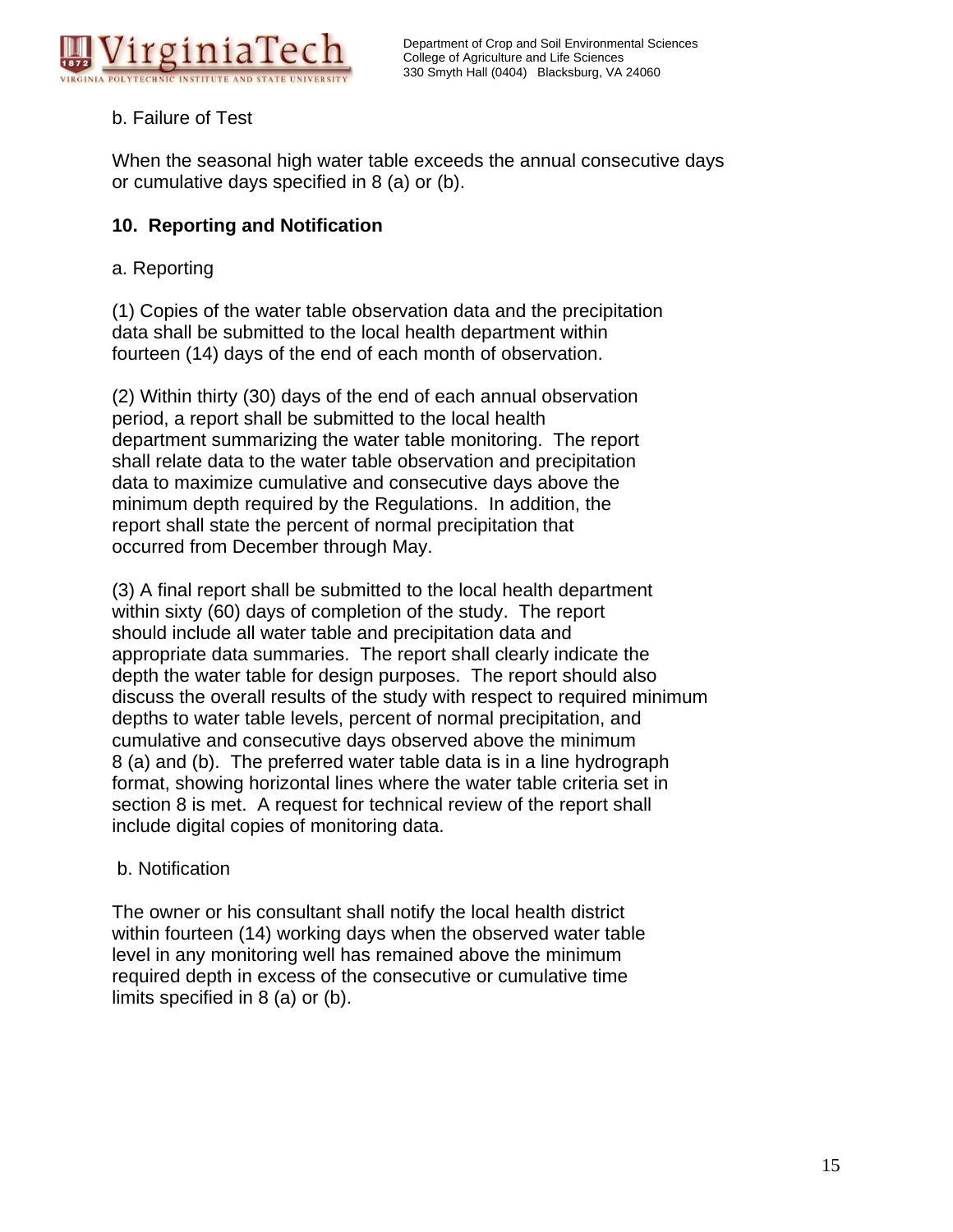

## c. Authorization to Conduct Monitoring Tests

Water table monitoring may only be conducted by third-party consultant(s) and VDH staff. Virginia Certified Professional Soil Scientists (CPSS), Authorized Onsite Evaluators (AOSE) or Professional Engineers (PE) may conduct monitoring tests, with prior review and approval of VDH through a pre-monitoring conference.

d. Certifying Reports, Results and Interpretations

The third-party consultant(s) conducting the monitoring tests (see 10.c.) must certify that the reports, results, interpretations and conclusions submitted are accurate and complete, and represent an analysis of all available data for the site(s). Certifying the results will require a written statement and signed professional stamp on the written statement. When a PE works in conjunction with an CPSS and/or an AOSE on a monitoring project, both must sign and stamp the certification statement.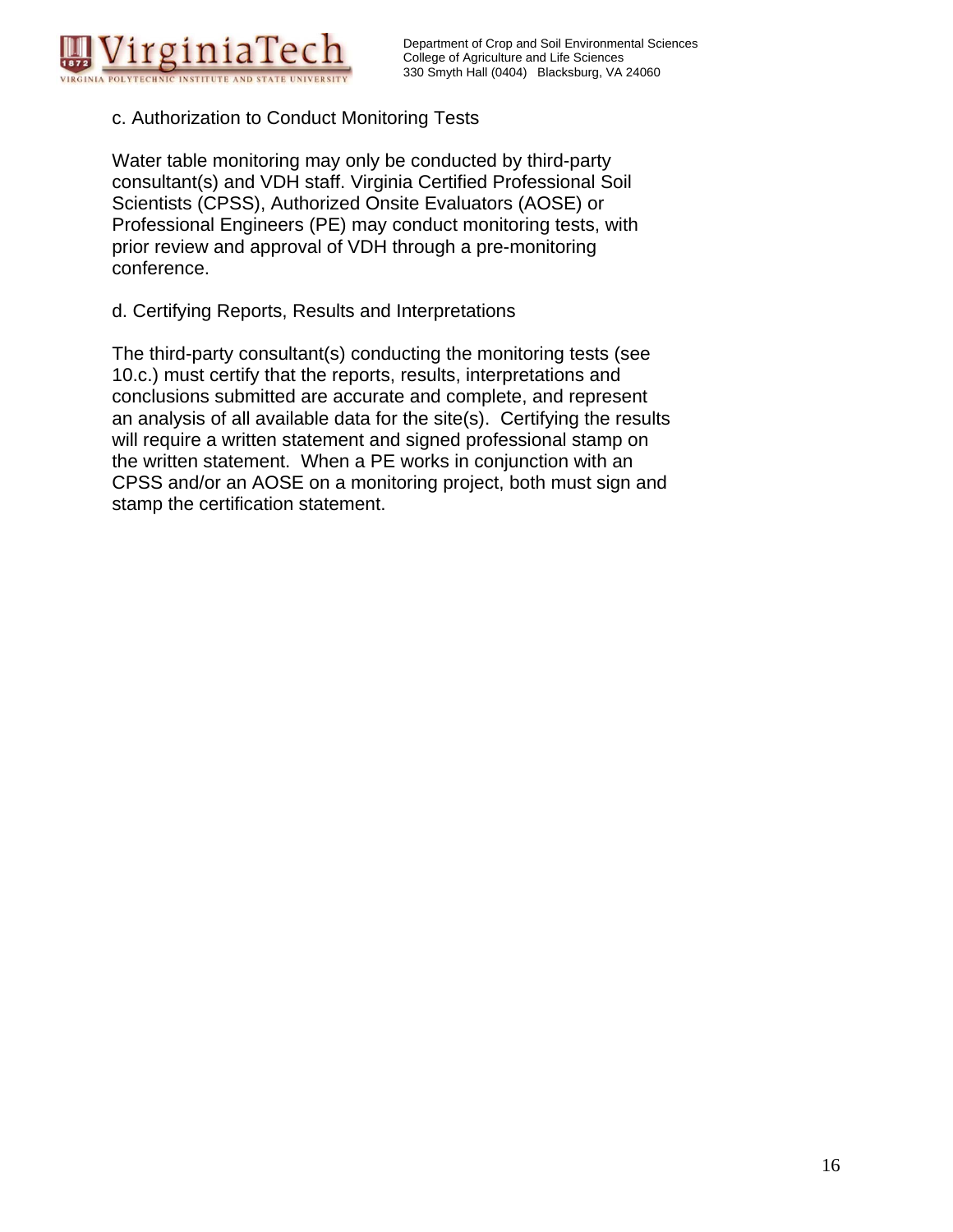

## **LITERATURE REFERENCES**

Daniels, R.B, E.E. Gamble, L.A. Nelson, and A. Weaver. 1987. Water-table levels in some North Carolina soils. Soil Survey Investigations report no. 40. US Dept of Agric., SCS, U.S. Govt. Print. Off., Washington, DC.

Evans, C. V., and Franzmeier, D. P., 1986, Saturation, aeration, and color patterns in a toposequence of soils in north-central Indiana: Soil Science Society of America Journal, v. 50, p. 975 – 980.

Franzmeier, D.P., J. E. Yahner, G.C. Steinhardt, and H.R. Sinclair. 1983. Color patterns and water table levels in some Indiana soils. Soil Sci. Soc. Am. J. 47:1196-1202.

Griffin, R. W., Wilding, L. P., and Drees, L. R., 1992, Relating morphological properties to wetness conditions in the Gulf Coast Prairie of Texas. pp 126-134 In Kimble, J. M., ed., Proceedings of the VIIIth International Correlation Meeting on Wetland Soils: USDA Soil Conservation Service, Washington, D. C.

He, X., M.J. Vepraskas, D.L. Lindbo, and R.W. Skaggs. 2003 A method to predict soil saturation frequency and duration from soil color. Soil Science Soc. Am. J. 67:951-969.

James, H. R. Fenton, T. E. 1993. Water tables in paired artificially drained and undrained soil catenas in Iowa. Soil Science Society of America Journal 57: 774-781.

Peacock, C.D., Jr., J. F. Conta, G. F. Whitley, and P. R. Cobb. December 2001. Water Table Study for Nitrate Management and Improved Site Evaluation for Onsite wastewater treatment.

Pickering, E. W., and Veneman, P. L. M., 1984, Moisture regimes and morphological characteristics in a hydrosequence in central Massachusetts: Soil Science Society of America Journal, v. 48, p. 113 –118.

Simonson, G.H., and L. Boersma. 1972. Soil morphology and water table relationships. II. Correlation between annual water table fluctuations and profile features. Soil Sci. Soc. Am. Proc. 36:649–653.

Soil Science Society of America. 1997. Glossary of Soil Science Terms 1996.

Soil Survey Staff. 1951. Soil survey manual. USDA-SCS. U.S. Government Printing Office. Washington, D.C.

Soil Survey Staff. 1981. Soil survey manual. Chapter 4. Working draft (430-V-SSM). U.S. Government Printing Office. Washington, D.C.

Soil Survey Staff. 1999. Soil Taxonomy: A basic system of soil classification for making and interpreting soil surveys. USDA-SCS Agric. Handb. 436. U.S. Government Printing Office. Washington, D.C.